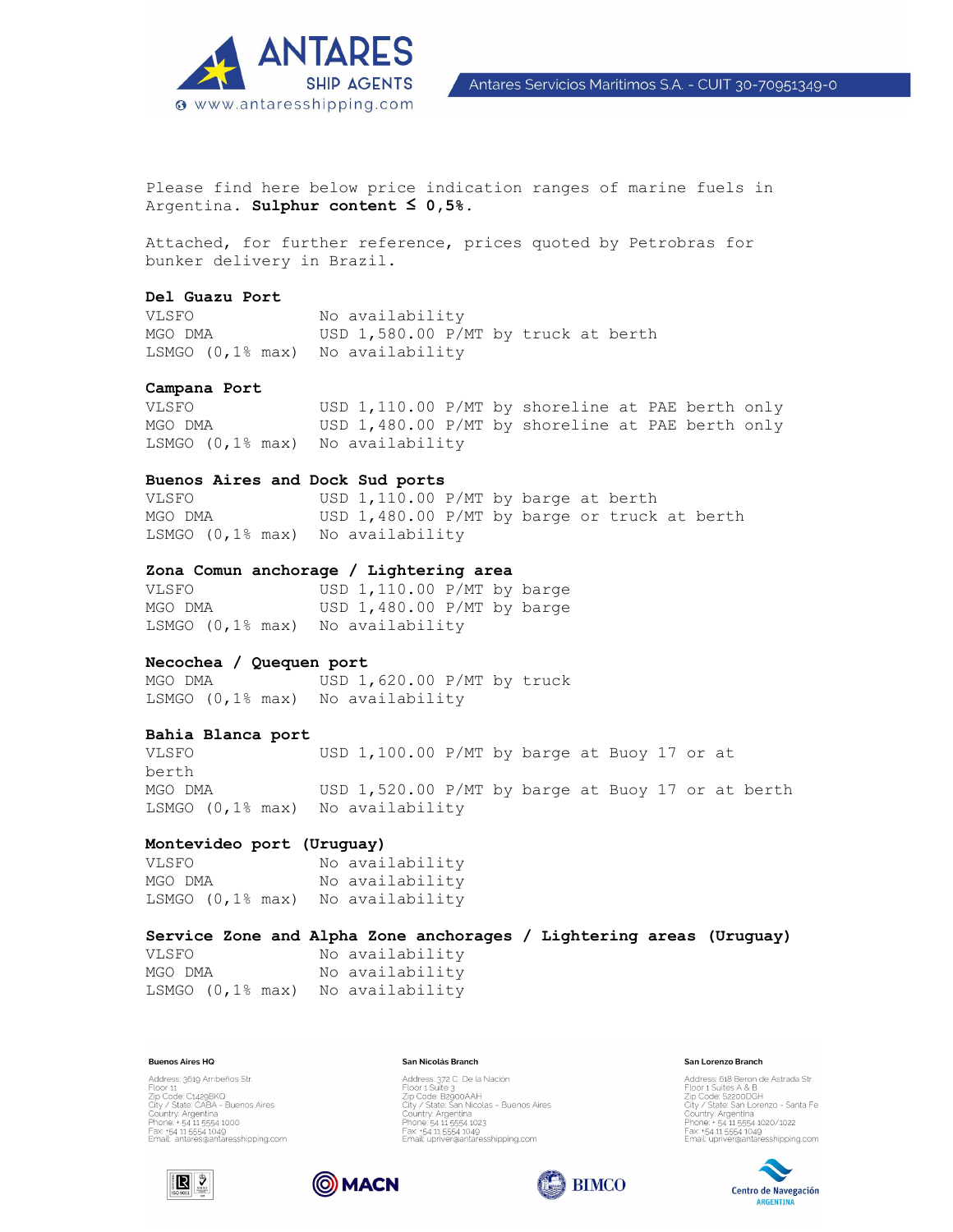

Visit our website www.antaresshipping.com to see or download the bunker, daily draft and line up reports, also find ports restrictions, descriptions and many more useful information. all reports since 2017 are available.

**Please note these prices are ONLY indications, provided by physical suppliers in good faith. are ONLY indications, provided by physical suppliers in good faith.** 

#### **Buenos Aires HQ**

Address: 3619 Arribeños Str. Address: 3619 Arribenos Str.<br>Floor 11<br>Zip Code: C1.429BK0<br>City / State: CABA - Buenos Aires<br>Country: Argentina<br>Panne: + 54 11.5554 1049<br>Frax: +54 11.5554 1049<br>Email: antares@antaresshipping.com





**OMACN** 

Address: 372 C De la Nación<br>Floor 1 Suite 3<br>Zip Code: B2900AAH<br>City / State San Nicolas – Buenos Aires<br>Country: Argentina<br>Phone: 54 11 5554 1049<br>Frax: +54 11 5554 1049<br>Email: upriver@antaresshipping.com



#### San Lorenzo Branch

Address: 618 Beron de Astrada Str.<br>
Address: 618 Beron de Astrada Str.<br>
Zip Code: S2200DGH<br>
City / State San Lorenzo - Santa Fe<br>
Country. Argentina<br>
Phone. - 54 11 5554 1020/1022<br>
Frax. -54 11 5554 1029<br>
Email: upriver@ant